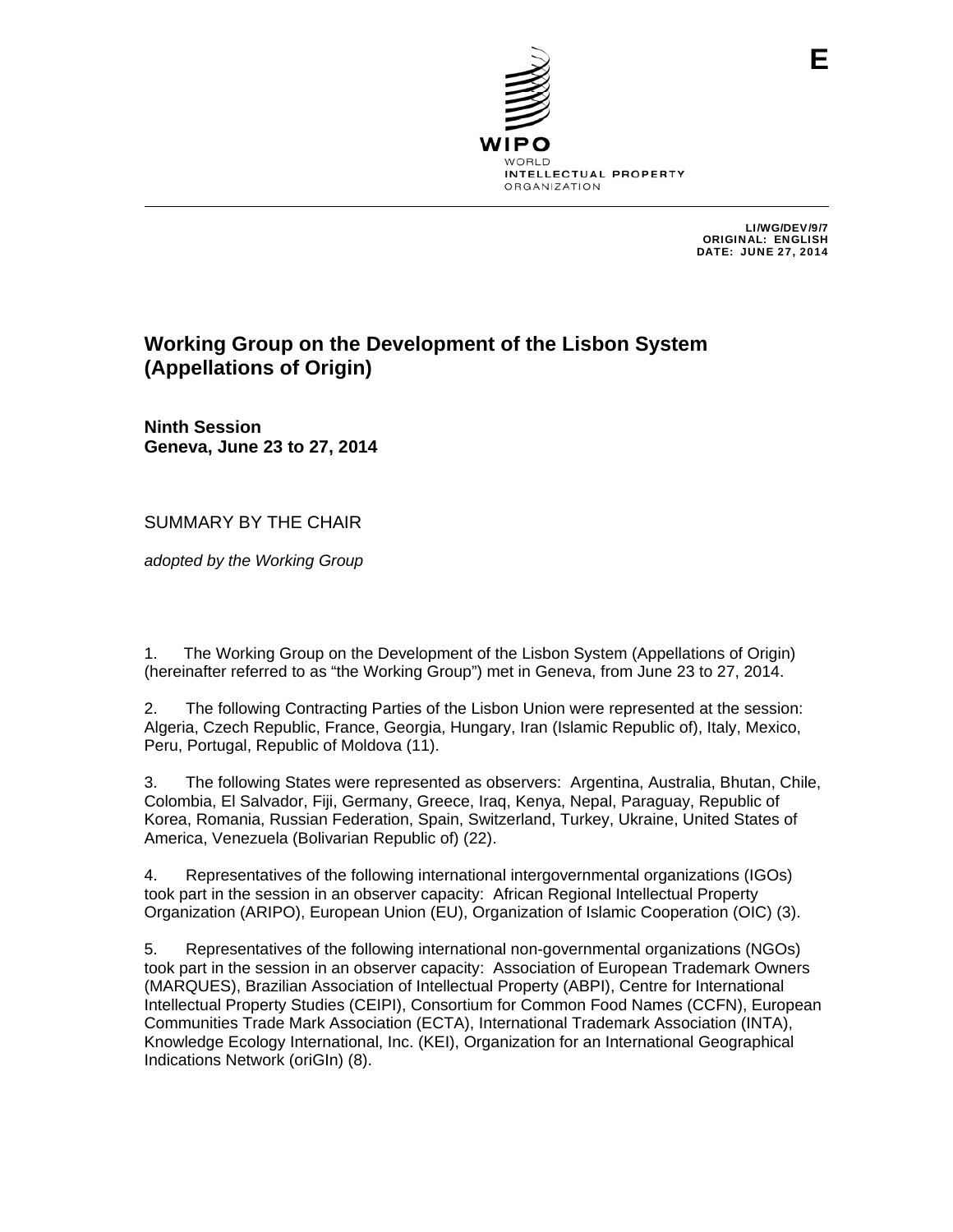6. The list of participants is contained in document LI/WG/DEV/9/INF/2 Prov. 2<sup>\*</sup>.

## **AGENDA ITEM 1: OPENING OF THE SESSION**

7. The Director General of the World Intellectual Property Organization (WIPO), Mr. Francis Gurry, opened the session, recalled the mandate of the Working Group and introduced the draft agenda, as contained in document LI/WG/DEV/9/1 Prov. 2.

#### **AGENDA ITEM 2: ELECTION OF A CHAIR AND TWO VICE-CHAIRS**

8. Mr. Mihály Ficsor (Hungary) was unanimously elected as Chair of the Working Group, Mr. Alfredo Rendón Algara (Mexico) and Mrs. Ketevan Kiladze (Georgia) were unanimously elected as Vice-Chairs.

9. Mr. Matthijs Geuze (WIPO) acted as Secretary to the Working Group.

#### **AGENDA ITEM 3: ADOPTION OF THE AGENDA**

10. The Working Group adopted the draft agenda (document LI/WG/DEV/9/1 Prov. 2) without modification.

#### **AGENDA ITEM 4: REPORT OF THE EIGHTH SESSION OF THE WORKING GROUP ON THE DEVELOPMENT OF THE LISBON SYSTEM (APPELLATIONS OF ORIGIN)**

11. The Working Group took note of the adoption, on June 12, 2014, of the Report of the eighth session of the Working Group, as contained in document LI/WG/DEV/8/7, in accordance with the procedure established at the fifth session of the Working Group.

#### **AGENDA ITEM 5: DRAFT REVISED LISBON AGREEMENT ON APPELLATIONS OF ORIGIN AND GEOGRAPHICAL INDICATIONS AND DRAFT REGULATIONS UNDER THE DRAFT REVISED LISBON AGREEMENT**

12. Discussions were based on documents LI/WG/DEV/9/2, LI/WG/DEV/9/3, LI/WG/DEV/9/4 and LI/WG/DEV/9/5. The Working Group examined in detail all the provisions of the draft Revised Lisbon Agreement and the draft Regulations.

 13. The Chair concluded that the following pending issues would be submitted to the next session of the Working Group:

- (i) the title and the Preamble of the draft Revised Lisbon Agreement;
- (ii) implementation aspects of Article 1(xiv);

l \*

(iii) the content of Article 2(2) and Article 5(4) concerning trans-border geographical areas of origin;

The final list of participants will be made available as an Annex to the Report of the session.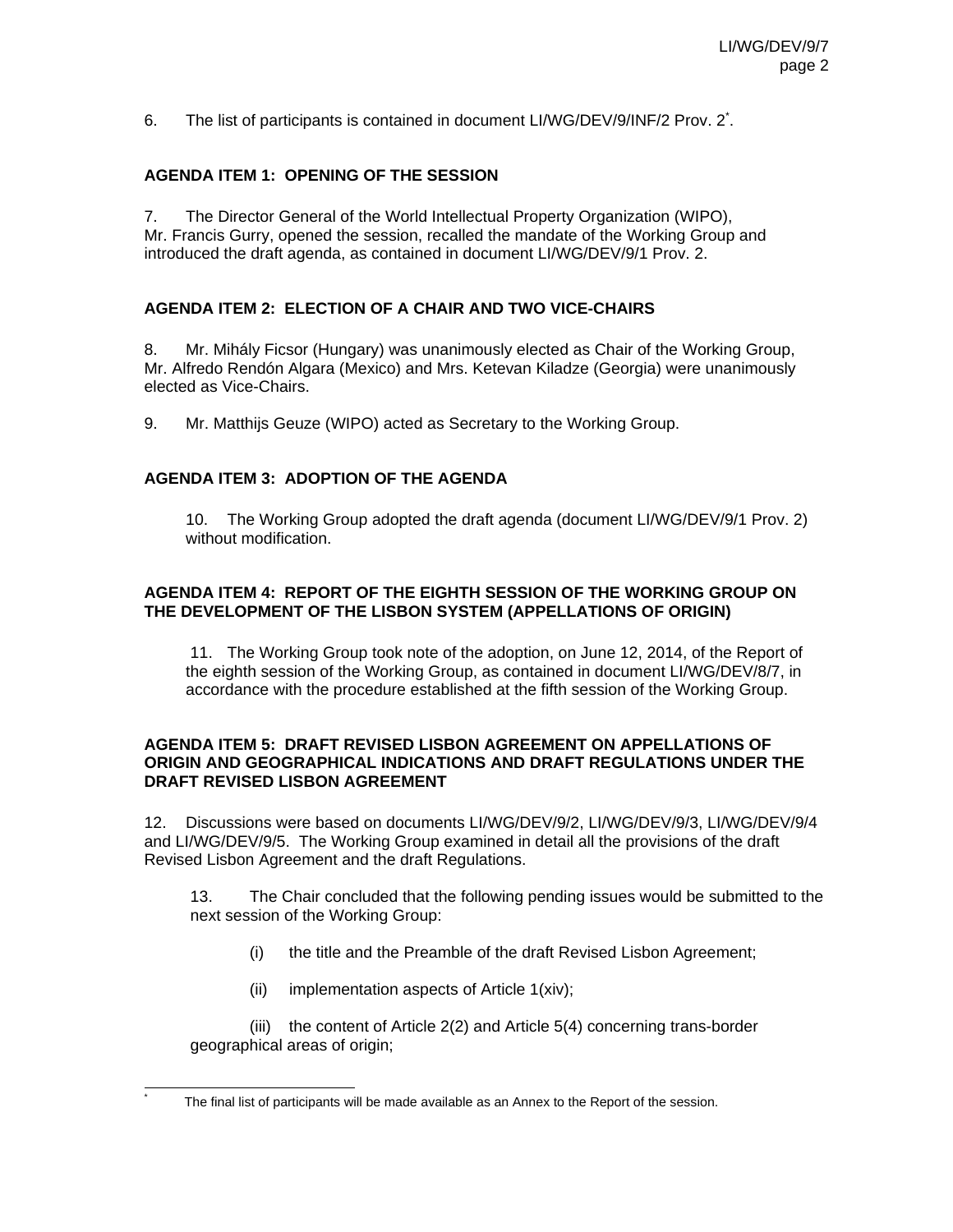(iv) the issue of entitlement to file an application under Article 5(2);

(v) Article 7(2)(b), Article 8(3), Article 24(3)(v) and related provisions concerning the possible introduction of maintenance fees;

(vi) the possible re-introduction of the provisions of the current Lisbon Agreement dealing with contributions by members of the Lisbon Union;

(vii) Article 7(4) and related provisions concerning the possible introduction of individual fees;

(viii) the question as to whether Article 9(1) should be kept and whether Article 9(2) should be moved to Article 6;

 $(ix)$  the issue as to whether Article 10(3), read in conjunction with Article 15(2), should refer to any other or to more extensive protection;

 $(x)$  the various options in respect of Article 11(1)(a) and Article 11(3) (see the Annex to the present document);

(xi) the issue of the Draft Agreed Statement contained in footnote 4 to Article 11 and provisions relating to the same issue;

(xii) the content of Article 12 concerning protection against acquiring a generic character;

(xiii) the content of Article 13(1) concerning safeguards in respect of prior trademark rights;

(xiv) the issues as to whether Article 13(2) to (4) should be kept and whether consequential amendments should be made to Article 17(2) and to footnote 7 relating to that provision;

(xv) the content of Article 16(2) concerning negotiations following a refusal;

(xvi) the content of Article 17 concerning the necessity of a phasing out period;

(xvii) the issue as to whether Article 19(2) should establish an exhaustive or a non-exhaustive list of grounds for invalidation;

(xviii) the issue as to whether Rule 5(3) should be optional or mandatory;

(xix) the issue of the inclusion of Rule 5(4) permitting a Contracting Party to require a declaration of intention to use in respect of a registered appellation of origin or a registered geographical indication;

(xx) the issue of promoting transparency under Rule 5(5)(iii); and

(xxi) the amount of fees in Rule 8(1).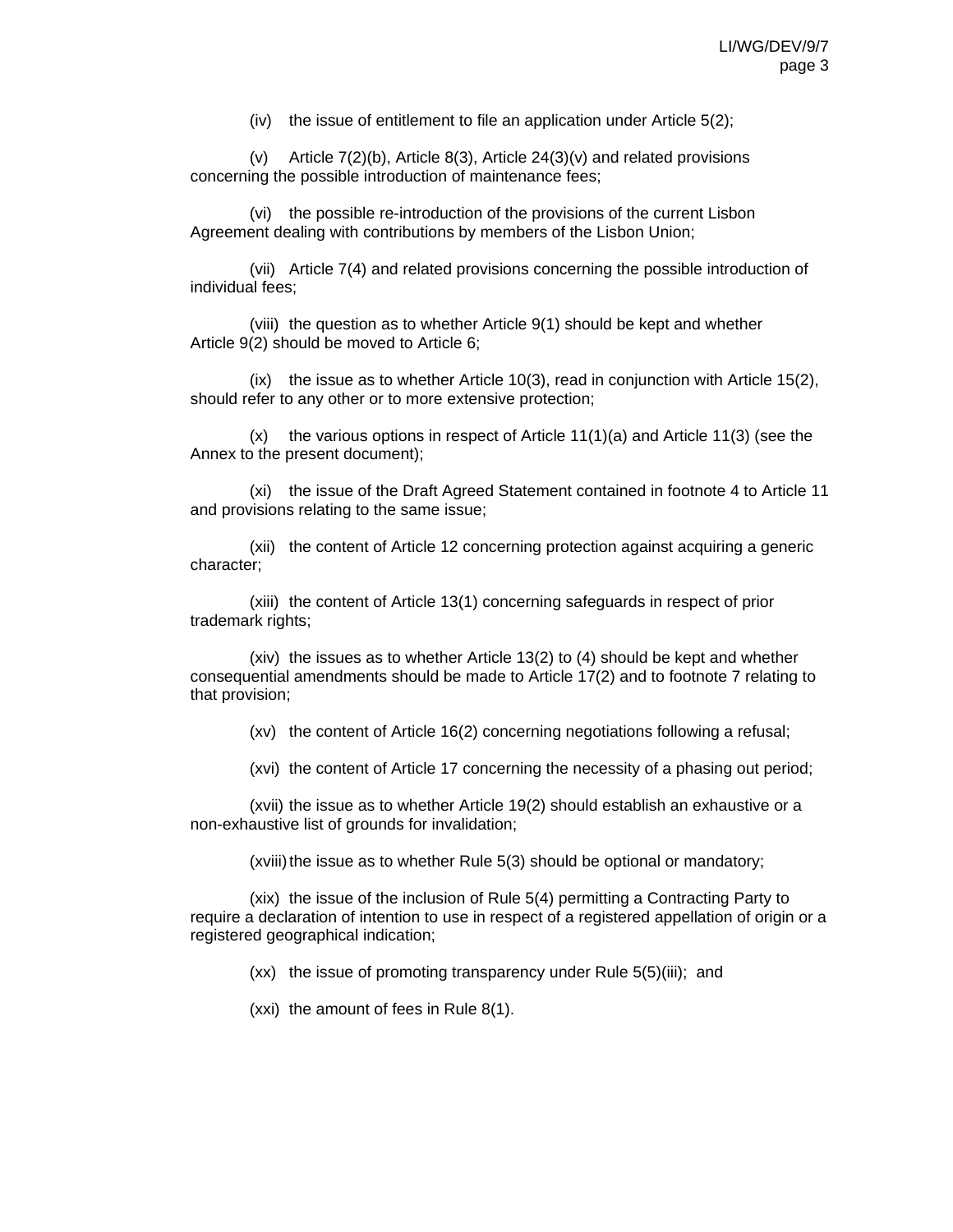## Future work

14. The Chair recalled that the Lisbon Union Assembly had approved, at its ordinary session in 2013, the convening of a Diplomatic Conference for the Adoption of a Revised Lisbon Agreement on Appellations of Origin and Geographical Indications in 2015, with the exact dates and venue to be decided by a preparatory committee meeting to be held in conjunction with the tenth session of the Working Group in October 2014.

15. The Chair noted that the Secretariat would prepare newly revised versions of the draft Revised Lisbon Agreement and the draft Regulations for the tenth session. In particular, the Secretariat would work along the lines of the guidance provided by the Working Group at the present session and would make sure that all comments and suggestions be duly reflected in those revised versions.

16. He reiterated that, in accordance with paragraph 18 of the Summary by the Chair adopted at the eighth session, the tenth session of the Working Group would focus on technically preparing the texts of the draft Revised Lisbon Agreement and the draft Regulations for the Diplomatic Conference and on reducing the number of pending issues, where possible. At that session, resolved issues would not be re-opened and proposals and discussions should be limited to the pending issues listed in paragraph 13 of the present document.

17. The Chair further recalled that the Lisbon Union Assembly would be in a position to note the progress made in preparing the diplomatic conference at its next session in September 2014.

## **AGENDA ITEM 6: PROPOSAL TO UPDATE THE FEE SCHEDULE UNDER RULE 23 OF THE REGULATIONS UNDER THE LISBON AGREEMENT**

18. Discussions were based on document LI/WG/DEV/9/6.

19. The Chair noted that, while there appeared to be a need for more time to further consider the proposal, which should be revised to contain more information, the general sentiment towards an increase of the amounts of fees in Rule 23 of the Regulations under the Lisbon Agreement was predominantly positive.

# **AGENDA ITEM 7: OTHER MATTERS**

20. No interventions were made under this item.

#### **AGENDA ITEM 8: ADOPTION OF THE SUMMARY BY THE CHAIR**

21. The Working Group approved the Summary by the Chair, as contained in the present document.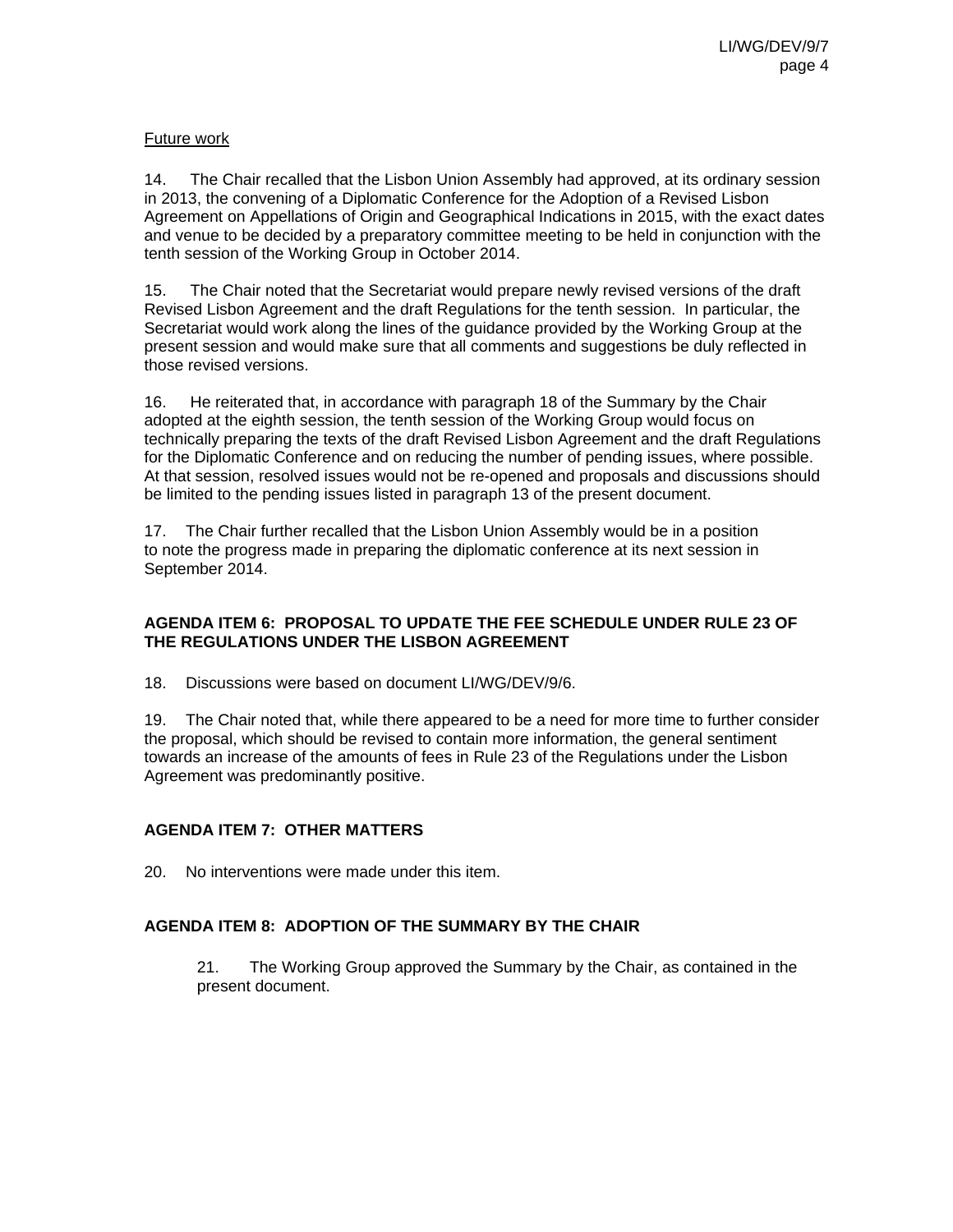22. A draft of the full Report of the session of the Working Group will be made available on the WIPO web site for comments by the delegations and representatives that participated in the meeting. Participants will be informed once the draft Report is available on the WIPO web site. Participants can submit comments within one month from its publication date, after which a track-changes version of the document, taking into account all the comments received from participants, will be made available on the WIPO web site. The availability of the comments and the track-changes version will also be communicated to participants, together with a deadline for the submission of final comments on that track-changes version. Thereafter, the Report, taking into account the final comments, as appropriate, will be published on the WIPO web site without track changes, indicating the date of such final publication. As of that date, the Report will be deemed adopted and the Working Group will be invited to take note of such adoption at its next session.

# **AGENDA ITEM 9: CLOSING OF THE SESSION**

23. The Chair closed the session on June 27, 2014.

[Annex follows]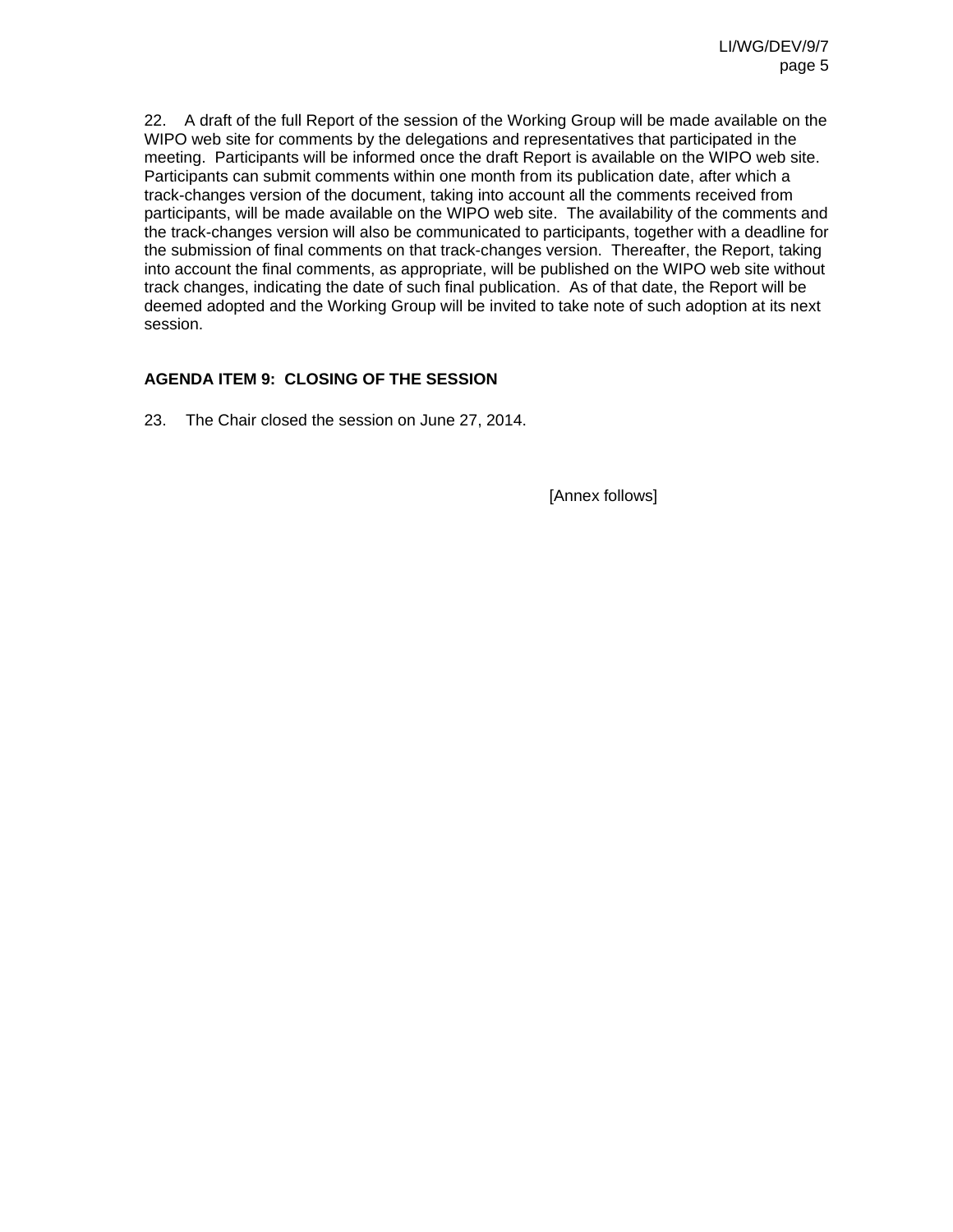# **Article 114**

Protection in Respect of Registered Appellations of Origin and Geographical Indications

(1) *[Content of Protection]* Subject to the provisions of this Act, each Contracting Party shall extend to a registered appellation of origin, or a registered geographical indication, protection against:

(a) any use of the appellation of origin or the geographical indication (i) in respect of goods of the same kind as those to which the appellation of origin, or the geographical indication, applies not originating in the geographical area of origin or not complying with any other applicable requirements for using the appellation of origin, or the geographical indication; or

#### Option A

- (ii) which would amount to its usurpation or imitation [or evocation]; or
- (iii) which would be detrimental to, or exploit unduly, its reputation,

#### Option B

 $\overline{a}$ 

(ii) in respect of goods that are not of the same kind as those to which the appellation of origin or geographical indication applies, if such use would indicate or suggest a connection between those goods and the beneficiaries, and is likely to damage the interests of the beneficiaries,

even if the appellation of origin or the geographical indication is used with minor differences; if true origin of the goods is indicated; or if the appellation of origin, or the geographical indication, is used in translated form or accompanied by terms such as "style", "kind", "type", "make", "imitation", "method", "as produced in", "like", "similar", or the like<sup>5</sup>;

 (b) any other practice liable to mislead the consumer as to the true origin, provenance or nature of the goods.

(2) *[Use in a Trademark]* Without prejudice to Article 13(1), a Contracting Party shall, *ex officio* if its legislation so permits or at the request of an interested party, refuse or invalidate the registration of a later trademark if use of the trademark would result in one of the situations covered by paragraph (1).

 $[$ <sup>4</sup> Draft Agreed Statement by the Diplomatic Conference: "As the International Bureau is only authorized to refuse applications that do not meet the formal requirements of the Lisbon Agreement or the 1967 Act, or the applicable Regulations under these instruments, applications concerning appellations of origin consisting of or containing a term occurring in an appellation of origin already registered under the Agreement have not been refused by the International Bureau, and will not be refused by the International Bureau under this Act either, as this would amount to a refusal on a substantive ground. It is for each Contracting Party to decide, on the basis of its own legal system and practice, whether such appellations of origin or geographical indications may coexist on its territory or that one of them shall prevail."]

<sup>[</sup> 5 Where certain elements of the denomination or indication constituting the appellation of origin or geographical indication have a generic character in the Contracting Party of Origin, their protection under this subparagraph shall not be required in the other Contracting Parties.]